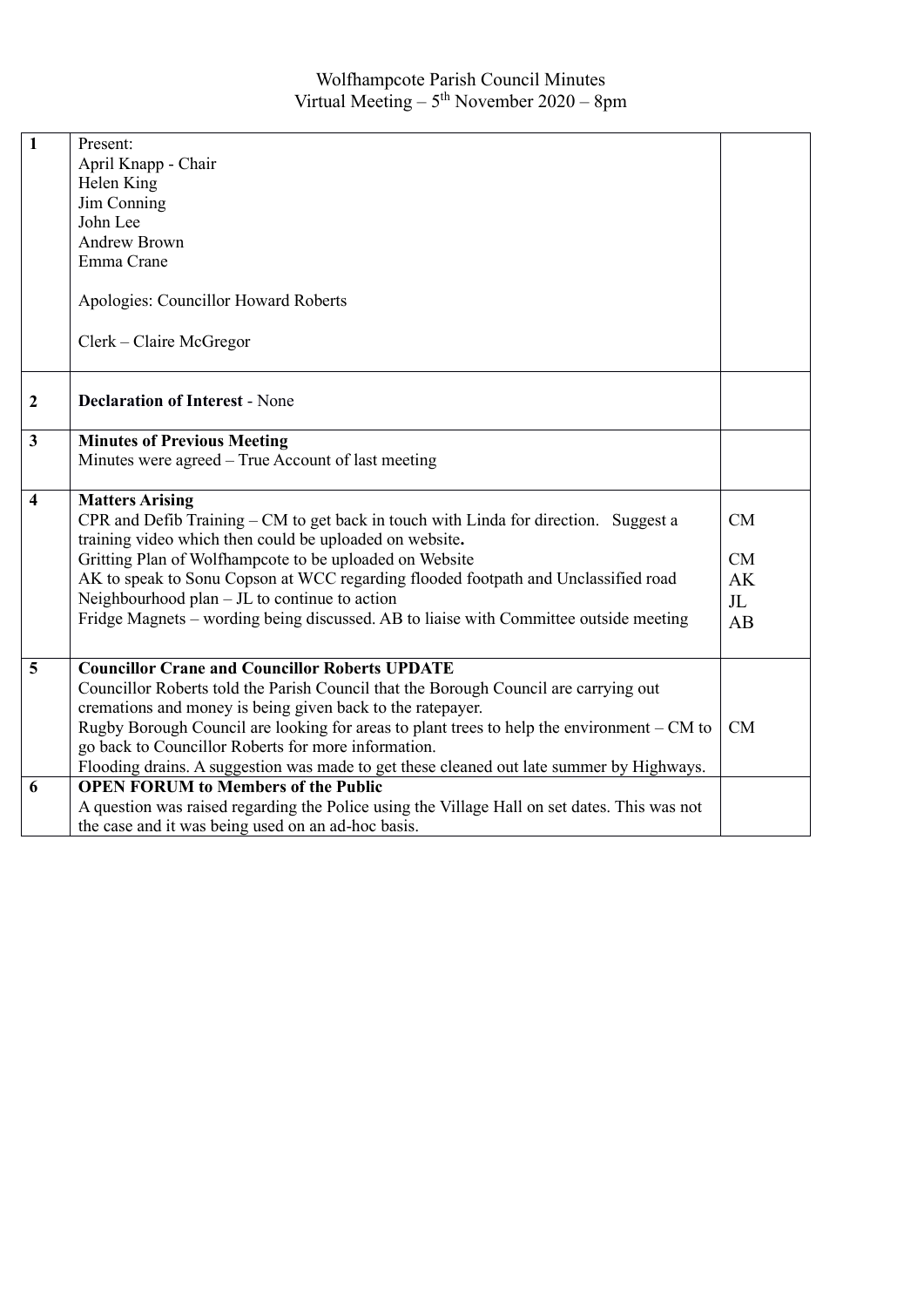| $\overline{7}$          |                                                                                                                                                                                                                                                                                                                                                                                                                                                                                                   |                                                                                                                                                                                         |                                                                                                                                                                                                                                |                                |  |
|-------------------------|---------------------------------------------------------------------------------------------------------------------------------------------------------------------------------------------------------------------------------------------------------------------------------------------------------------------------------------------------------------------------------------------------------------------------------------------------------------------------------------------------|-----------------------------------------------------------------------------------------------------------------------------------------------------------------------------------------|--------------------------------------------------------------------------------------------------------------------------------------------------------------------------------------------------------------------------------|--------------------------------|--|
|                         |                                                                                                                                                                                                                                                                                                                                                                                                                                                                                                   | <b>Planning Details</b>                                                                                                                                                                 | <b>Status</b>                                                                                                                                                                                                                  |                                |  |
|                         | R20/0619                                                                                                                                                                                                                                                                                                                                                                                                                                                                                          | The Orchard, Church Hill, Flecknoe<br>Erection of front extension and altera-<br>tions to ground floor                                                                                  | Application extension. Further<br>ecological surveys to be carried<br>out.                                                                                                                                                     |                                |  |
|                         | R20/0227                                                                                                                                                                                                                                                                                                                                                                                                                                                                                          | <b>Cherry Tree Farm, Nethercote Road</b><br><b>Proposed Demolition of existing</b><br>dwelling and construction of new.                                                                 | Approved                                                                                                                                                                                                                       |                                |  |
|                         | R20/0626                                                                                                                                                                                                                                                                                                                                                                                                                                                                                          | 2, Hunters Moon, Flecknoe<br><b>Felling of Silver Birch Trees</b>                                                                                                                       | Approved                                                                                                                                                                                                                       |                                |  |
|                         | R20/0800                                                                                                                                                                                                                                                                                                                                                                                                                                                                                          | 3 Hunters Moon, Flecknoe<br><b>Beech Tree Work</b>                                                                                                                                      | Approved                                                                                                                                                                                                                       |                                |  |
|                         | R20/0312                                                                                                                                                                                                                                                                                                                                                                                                                                                                                          | <b>Hayloft House, Flecknoe</b><br><b>Replacement Windows and Doors</b>                                                                                                                  | Approved                                                                                                                                                                                                                       |                                |  |
|                         | R20/0835                                                                                                                                                                                                                                                                                                                                                                                                                                                                                          | <b>Holly Tree House, Flecknoe</b><br>Erection of single storey side and two<br>storey rear extensions with addition of<br>a new detached store, gates and hard-<br>standing for parking | Consultation 24 <sup>th</sup> November<br>2020. Parish Council objection<br>to the detached annexe which<br>could be later sold as a separate<br>dwelling. No objection to ex-<br>tension of existing dwelling and<br>parking. |                                |  |
| $\overline{\mathbf{8}}$ | <b>Village Hall Committee</b><br>Member of public enquired about re-decorating the village hall while it was currently out of<br>use. JC to go to Committee. It was later confirmed that the Chair of the VHC agreed this<br><b>JC</b><br>was a good idea.                                                                                                                                                                                                                                        |                                                                                                                                                                                         |                                                                                                                                                                                                                                |                                |  |
| 9                       | <b>Environment</b><br>Allotments<br>Tap is repaired and water will be turned off at end of November<br>5 tenants at the moment, potentially 6.<br>JL said that hedges were going to be cut back this year.<br>The village need to know there is a substantial amount of apples at the allotments. CM to<br>put on website and JL to put on Flecknoe noticeboard whatsapp group<br>JL has a list of jobs that need doing.                                                                          |                                                                                                                                                                                         |                                                                                                                                                                                                                                | JL<br><b>CM</b><br>$J_{\rm L}$ |  |
| 10                      | <b>Parish Maintenance</b><br>Drainage – AB to go back to Highways to find out the conclusion of the blocked drains.<br>AB<br>Highways have tarmacked some parts of the village but not holes pointed out.<br>AB<br>Highways are happy for us to use fixmystreet - Parishoners should be encouraged to submit<br>requests to fixmystreet. Link to fixmystreet to go on website<br>CM<br>Works at Southam Road Dunchurch could be a problem due to Southam to Leamington<br>Road also being closed. |                                                                                                                                                                                         |                                                                                                                                                                                                                                |                                |  |